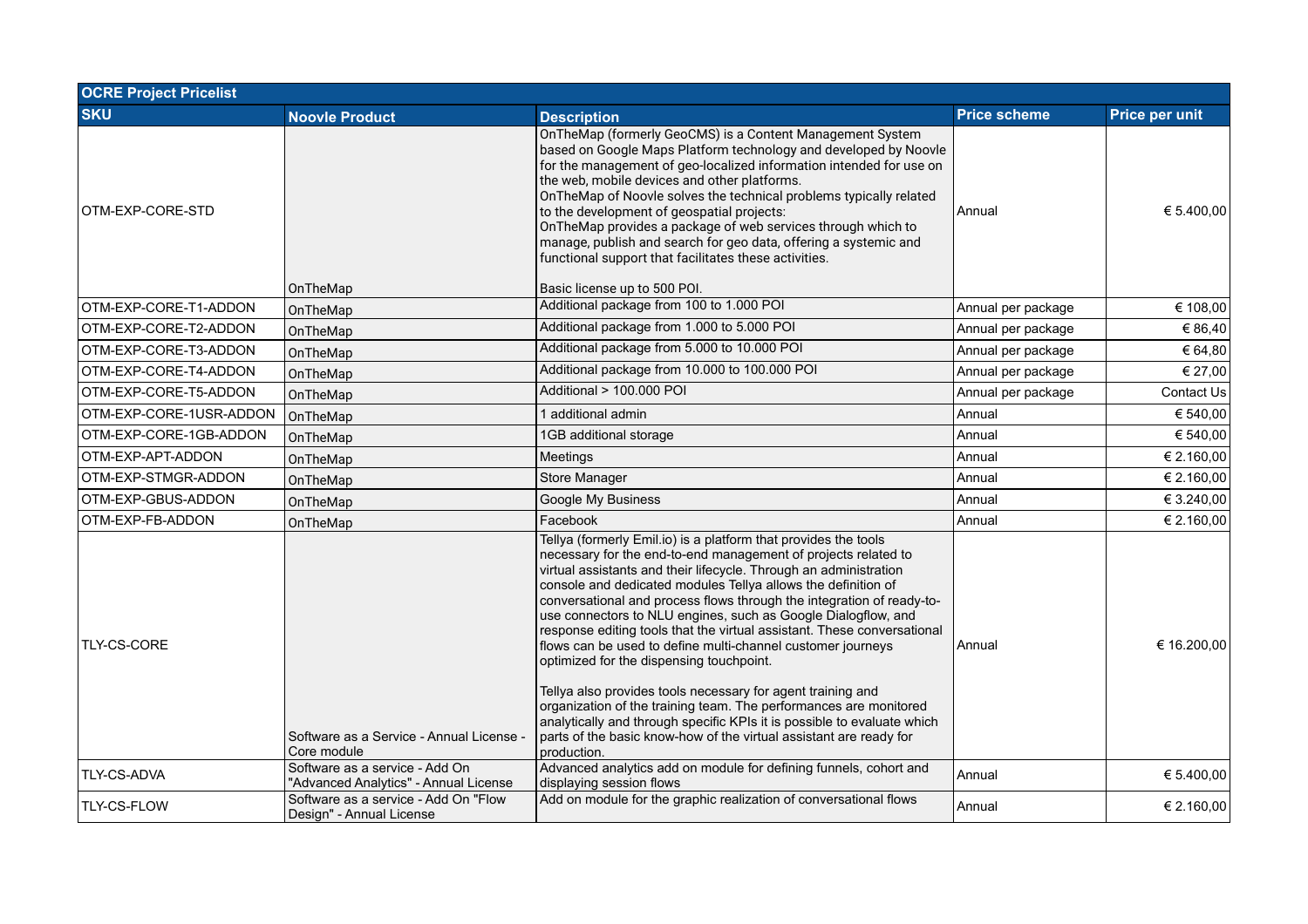| <b>OCRE Project Pricelist</b> |                                                                         |                                                                                                                                                         |                     |                |  |
|-------------------------------|-------------------------------------------------------------------------|---------------------------------------------------------------------------------------------------------------------------------------------------------|---------------------|----------------|--|
| <b>SKU</b>                    | <b>Noovle Product</b>                                                   | <b>Description</b>                                                                                                                                      | <b>Price scheme</b> | Price per unit |  |
| <b>TLY-CS-AUGM</b>            | Software as a service - Add On<br>"Augmented Analysis" - Annual License | Add on module for supervised learning and clustering of the starting<br>knowledge base                                                                  | One Off             | € 3.780,00     |  |
| TLY-DED-PPOD1                 | Installation - POD1 - Licenza<br>PRODUZIONE una tantum - Core<br>module | Core module license on dedicated installation:<br>Process Desing & Intent settings<br>Training<br>Analytics<br>Billing & Monitoring<br>- Administration | One Off             | € 25.758,00    |  |
| TLY-DED-PPOD2                 | Installation - POD2 - Licenza<br>PRODUZIONE una tantum - Core<br>module | Additional production node (at POD1)                                                                                                                    | One Off             | € 21.654,00    |  |
| TLY-DED-PPOD3                 | Installation - POD3 - Licenza<br>PRODUZIONE una tantum - Core<br>module | Production additional node (to POD1 and POD2)                                                                                                           | One Off             | € 18.036,00    |  |
| TLY-DED-PSTG                  | Installation - STAGE una tantum - Core<br>module                        | STAGE node                                                                                                                                              | One Off             | € 8.100,00     |  |
| <b>TLY-DED-ADVA</b>           | Installation - Add On "Advanced<br>Analytics" - una tantum              | Advanced analytics add-on module for defining funnels, cohort and<br>displaying session flows                                                           | One Off             | € 8.586,00     |  |
| TLY-DED-FLOW                  | Installation - Add On "Flow Design" - una<br>tantum                     | Add on module for the graphic realization of conversational flows                                                                                       | One Off             | € 3.456,00     |  |
| TLY-DED-AUGM                  | Installation - Add On "Augmented<br>Analysis" - Annual License          | Add on module for supervised learning and clustering of the starting<br>knowledge base                                                                  | Annual              | € 6.048,00     |  |
| TLY-DED-MAINT-SMALL           | Installation - Mainenance Small - annual<br>fee                         | Annual maintenance fee POD1* and STAGE<br>*mandatory if purchased POD1                                                                                  | Annual              | € 8.478,00     |  |
| TLY-DED-MAINT-MEDIUM          | Installation - Mainenance Medium -<br>annual fee                        | Annual maintenance fee POD1, POD2 *, STAGE<br>*mandatory if purchased POD2                                                                              | Annual              | € 13.878,00    |  |
| TLY-DED-MAINT-LARGE           | Installation - Mainenance Large - annual<br>fee                         | Annual maintenance fee POD1, POD2, POD3 * and STAGE<br>*mandatory if purchased POD3                                                                     | Annual              | € 18.630,00    |  |
| TLY-DED-SETUP-ONP             | Installation - setup                                                    | Dedicated infrastructure platform setup                                                                                                                 | One Off             | € 2.700,00     |  |
| TLY-DED-HO-SMALL              | Installation - Hosting Small                                            | GCP hosting for POD1 and STAGE                                                                                                                          | One Off             | € 11.340,00    |  |
| TLY-DED-HO-MEDIUM             | Installation - Hosting Medium                                           | GCP hosting for POD1, POD2 and STAGE                                                                                                                    | One Off             | € 17.820,00    |  |
| TLY-DED-HO-LARGE              | Installation - Hosting Large                                            | GCP hosting for POD1, POD2, POD3 and STAGE                                                                                                              | One Off             | € 23.220,00    |  |
| TLY-CONV-SMALL                | Enterprise Mini Pack - up to 50 intents                                 | Definition of conversational flows for a total of 50 intents                                                                                            | One Off             | € 8.424,00     |  |
| TLY-CONV-MEDIUM               | Enterprise Mini Pack - up to 100 intents                                | Definition of conversational flows for a total of 100 intents                                                                                           | One Off             | € 13.972,50    |  |
| TLY-CONV-LARGE                | Enterprise Mini Pack - up to 200 intents                                | Definition of conversational flows for a total of 200 intents                                                                                           | One Off             | € 20.182,50    |  |
| TLY-CONV-STATIC               | AddOn intent pack - Static                                              | Up to 50 static intents                                                                                                                                 | One Off             | € 3.823,20     |  |
| TLY-CONV-DYN                  | AddOn intent pack - Dynamic                                             | Up to 50 dynamic intents                                                                                                                                | One Off             | € 6.998,40     |  |
| TLY-LIGHT-CORE                | Tellya                                                                  | Tellya Light up to 25K ipm - Core + Intent Designer up to 25K ipm<br>(interatcions per month)                                                           | Annual              | € 8.640,00     |  |